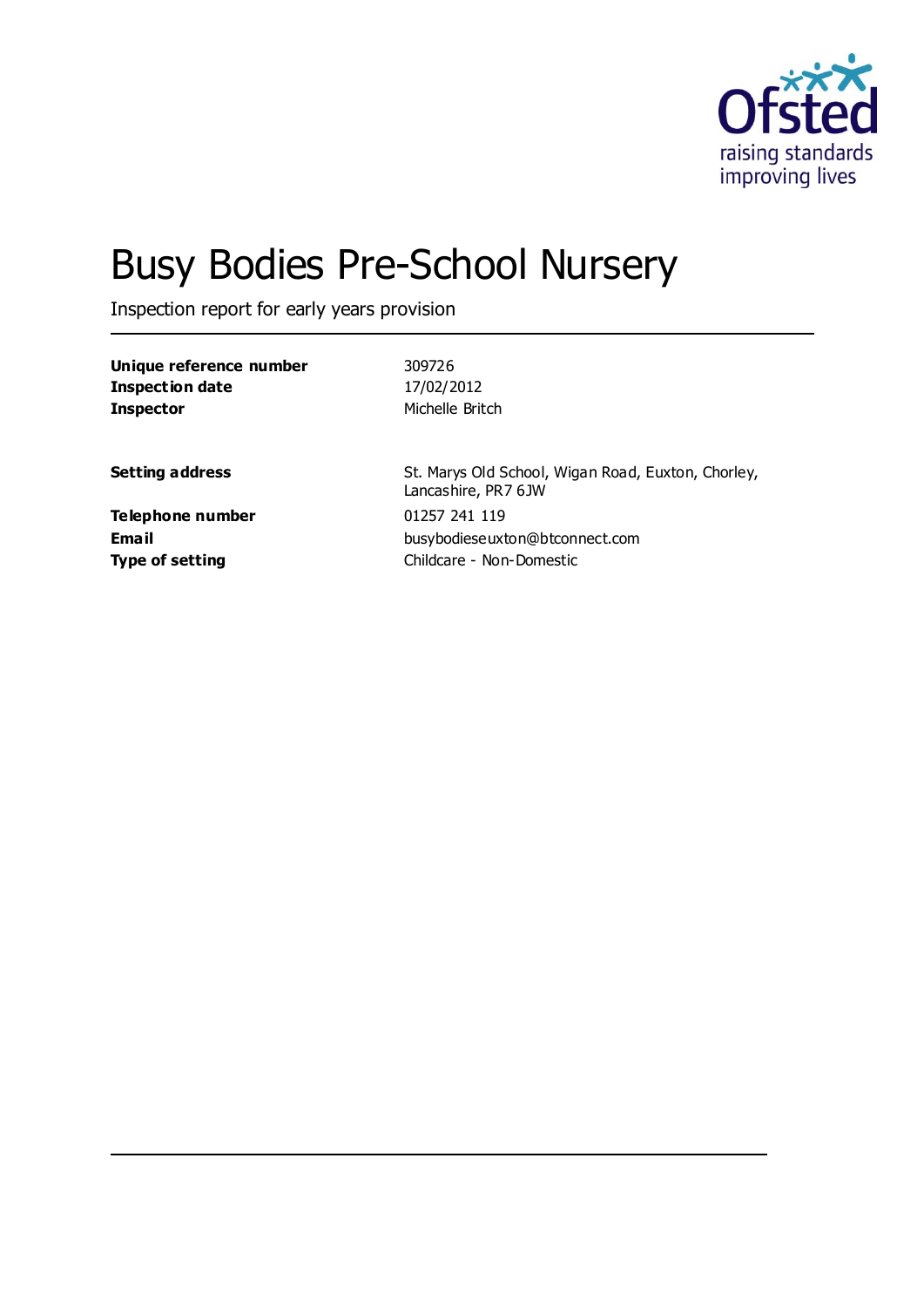The Office for Standards in Education, Children's Services and Skills (Ofsted) regulates and inspects to achieve excellence in the care of children and young people, and in education and skills for learners of all ages. It regulates and inspects childcare and children's social care, and inspects the Children and Family Court Advisory Support Service (Cafcass), schools, colleges, initial teacher training, work-based learning and skills training, adult and community learning, and education and training in prisons and other secure establishments. It assesses council children's services, and inspects services for looked after children, safeguarding and child protection.

If you would like a copy of this document in a different format, such as large print or Braille, please telephone 0300 123 1231, or email enquiries@ofsted.gov.uk.

You may copy all or parts of this document for non-commercial educational purposes, as long as you give details of the source and date of publication and do not alter the information in any way.

T: 0300 123 1231 Textphone: 0161 618 8524 E: enquiries@ofsted.gov.uk W: [www.ofsted.gov.uk](http://www.ofsted.gov.uk/)

© Crown copyright 2012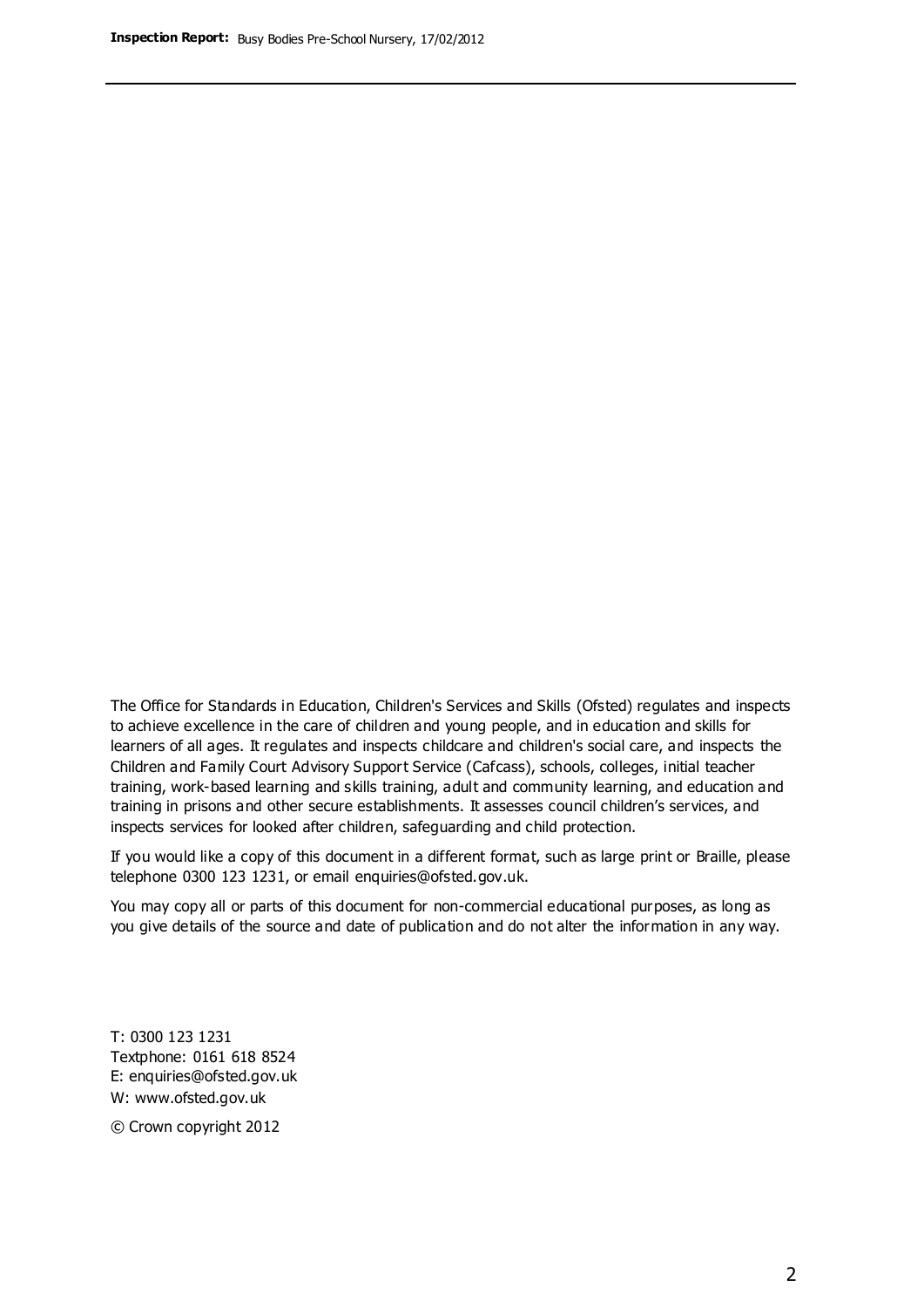### **Introduction**

This inspection was carried out by Ofsted under Sections 49 and 50 of the Childcare Act 2006 on the quality and standards of the registered early years provision. 'Early years provision' refers to provision regulated by Ofsted for children from birth to 31 August following their fifth birthday (the early years age group). The registered person must ensure that this provision complies with the statutory framework for children's learning, development and welfare, known as the *Early* Years Foundation Stage.

The provider must provide a copy of this report to all parents with children at the setting where reasonably practicable. The provider must provide a copy of the report to any other person who asks for one, but may charge a fee for this service (The Childcare (Inspection) Regulations 2008 regulations 9 and 10).

The setting also makes provision for children older than the early years age group which is registered on the voluntary and/or compulsory part(s) of the Childcare Register. This report does not include an evaluation of that provision, but a comment about compliance with the requirements of the Childcare Register is included in Annex B.

Please see our website for more information about each childcare provider. We publish inspection reports, conditions of registration and details of complaints we receive where we or the provider take action to meet the requirements of registration.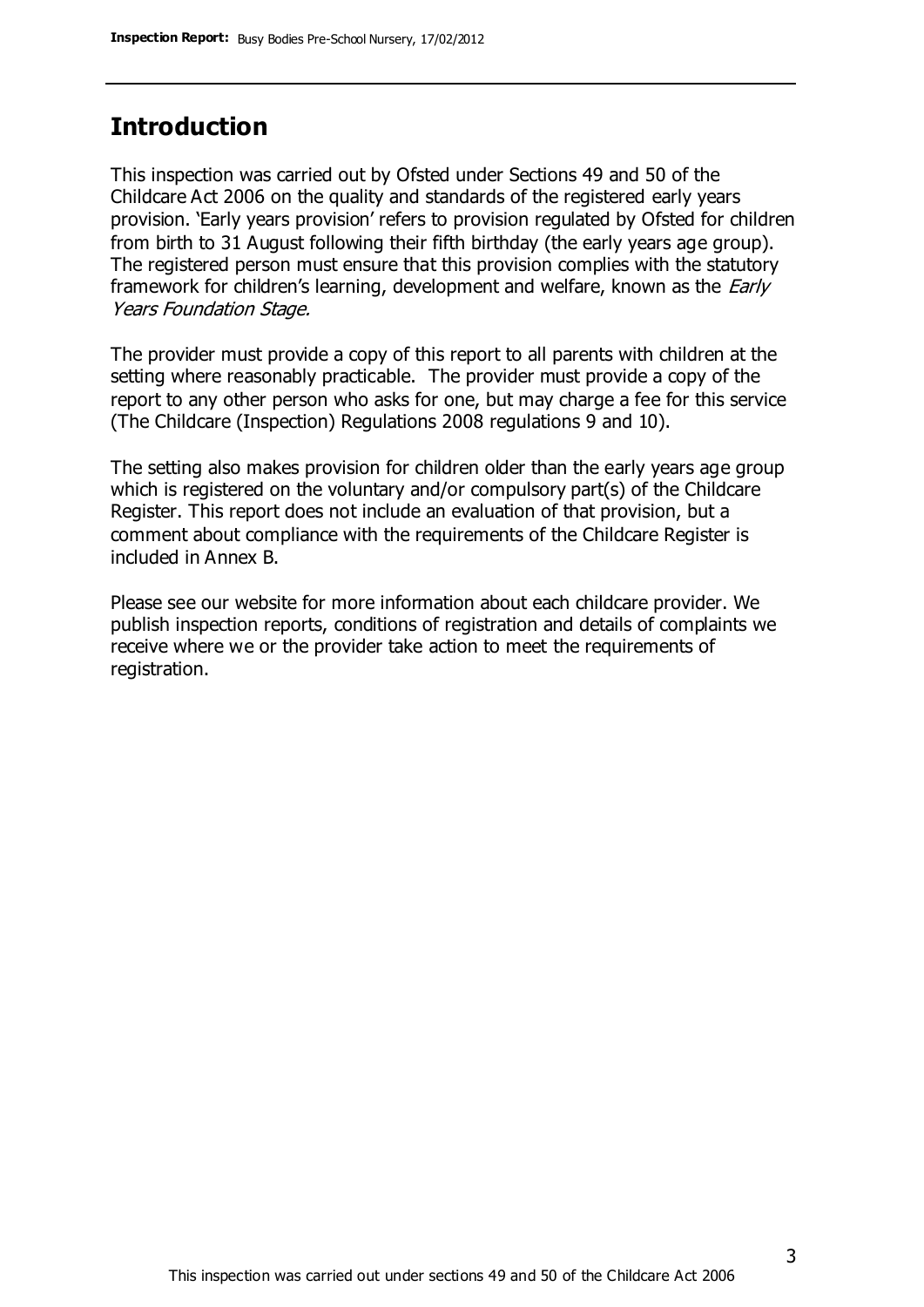### **Description of the setting**

Busy Bodies Pre-school Nursery was registered in 1998 and is privately owned. The setting is situated on the main road into the village of Euxton, near Chorley and serves children who live in the local area.

The setting is a single story detached old school and is located in the grounds of the local church. Children attending have access to three playrooms and a fully enclosed area is available for outdoor play. There is also a before and after school reception club cabin located in the outdoor play area, which operates Monday to Friday during term time only.

The setting is open five days a week Monday to Friday, all year round excluding Christmas, Bank Holidays and the last full week in August. Opening hours are from 8am until 6pm. The setting is registered to offer full day care for a maximum of 54 children in the early years age group. There are currently 92 children on roll who attend on a variety of placements; of these 36 receive funding for nursery education. The setting supports children with special educational needs and/or disabilities. The setting receives support from the local authority and has been accredited with a quality award from Lancashire County Council.

There are currently 16 staff who work directly with the children and all are appropriately qualified. The deputy has Early Years Professional Status. The setting is registered by Ofsted on the Early Years Register and the compulsory and voluntary parts of the Childcare Register.

### **The overall effectiveness of the early years provision**

Overall the quality of the provision is good.

Children are happy and clearly enjoy the time they spend at the nursery. Well developed knowledge of each child's individual needs ensures that staff promote many aspects of children's welfare, learning and development with success. Although children make good progress from the focus placed on identifying and planning for their individual interests, observations and next steps are not fully developed to enhance assessment.

Great emphasis is placed on self-evaluation, which supports the management and staff team to identify the strengths and weaknesses of the setting. The learning environment is child-led, safe, and inclusive; however, the continuous outdoor provision outdoor is a developing routine. Outstanding partnerships with parents are established and strategies are in place to involve parents and keep them informed of their children's time within the setting.

### **What steps need to be taken to improve provision further?**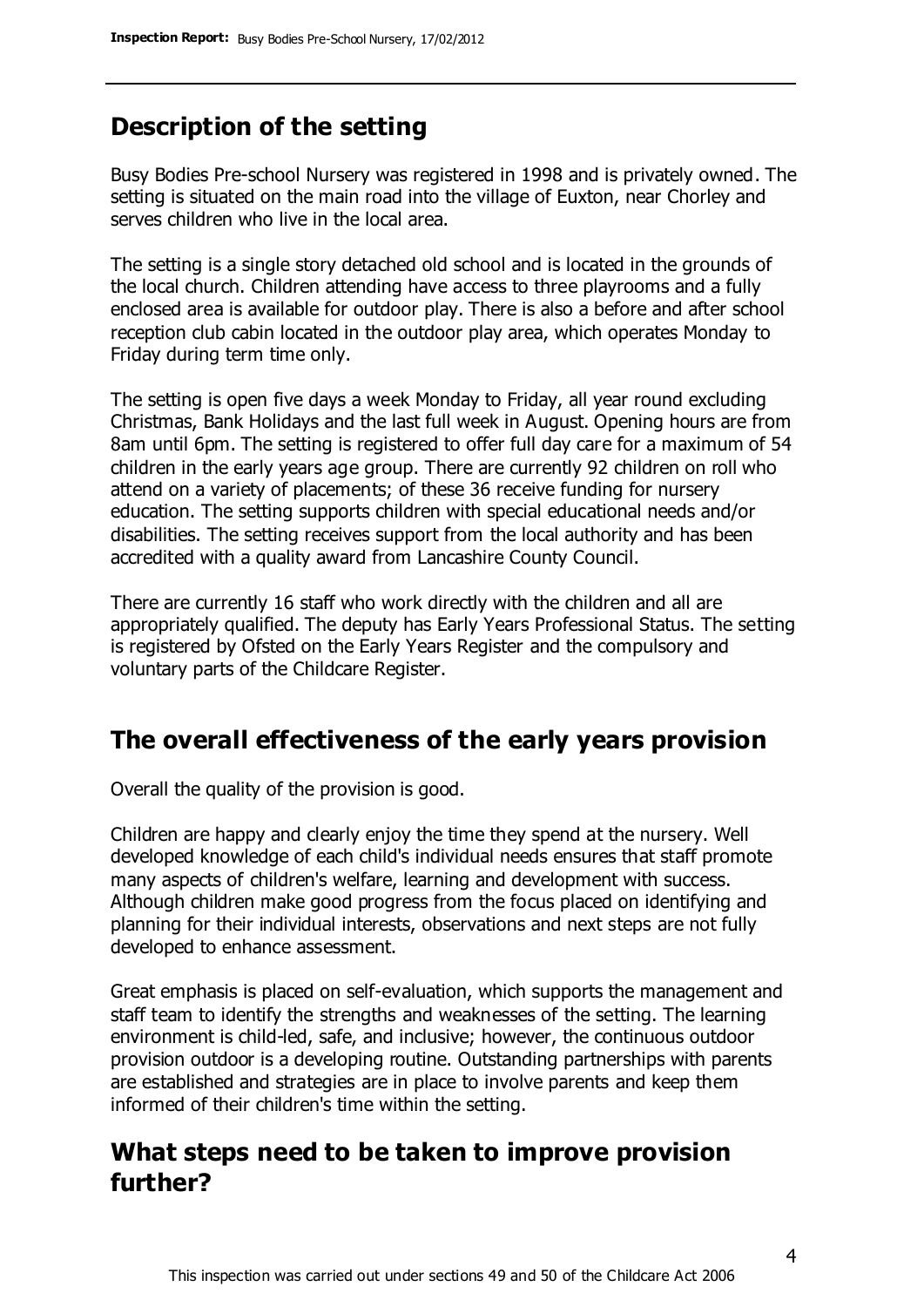To further improve the early years provision the registered person should:

- improve opportunities through staff deployment to support children to experience and explore well planned outdoor opportunities based on their spontaneous play and supporting them to learn with enjoyment and challenge
- ensure a consistent approach within the nursery to plan the next steps in a child's developmental progress, forming a view of where each child is at in their learning, where they need to go and the most effective practice to support them in getting there.

### **The effectiveness of leadership and management of the early years provision**

Clear policies, procedures and effective links with the other agencies, ensure that children are safeguarded and their welfare is protected. Robust documentation, recruitment, induction and training processes create an environment where children are happy and safe.

The strong management team and a strong commitment to self-evaluation and ongoing improvement action plans ensure that practices are constantly evolving and improving to reflect the needs of the children and their families. Quality assurance schemes, such as Lancashire Quality Award and the Red, Amber Green audit tool, shows a dedication to improving practice further.

Partnership with parents is outstanding. A parental involvement coordinator has been assigned to set up support meetings for parents and goes to great lengths to help them become more involved within the decision making of the setting and learn more about the Early Years Foundation Stage. A vast array of information is displayed in the many notice boards including an 'I can' board for parents to share significant observations and achievements.

The relationship between the setting, local authority, professionals, other carers, settings and host schools in the local area are excellent. This valuable relationship that has been fostered is hugely beneficial for children as continuity of care and a smooth transition are effectively achieved.

The setting shows commitment to promoting an inclusive environment. Resources are attractively displayed, labelled with words and pictorial representations allowing children to access them independently. Although they do not have any children with English as an additional language, they do endeavour to support children with Spanish and French as their second language. The setting enables free-flow continuous provision of both indoors and outdoors. This is done well, however, occasionally staff are not deployed effectively outdoors in order to provide opportunities for them to interact and support children's spontaneous play to its full potential.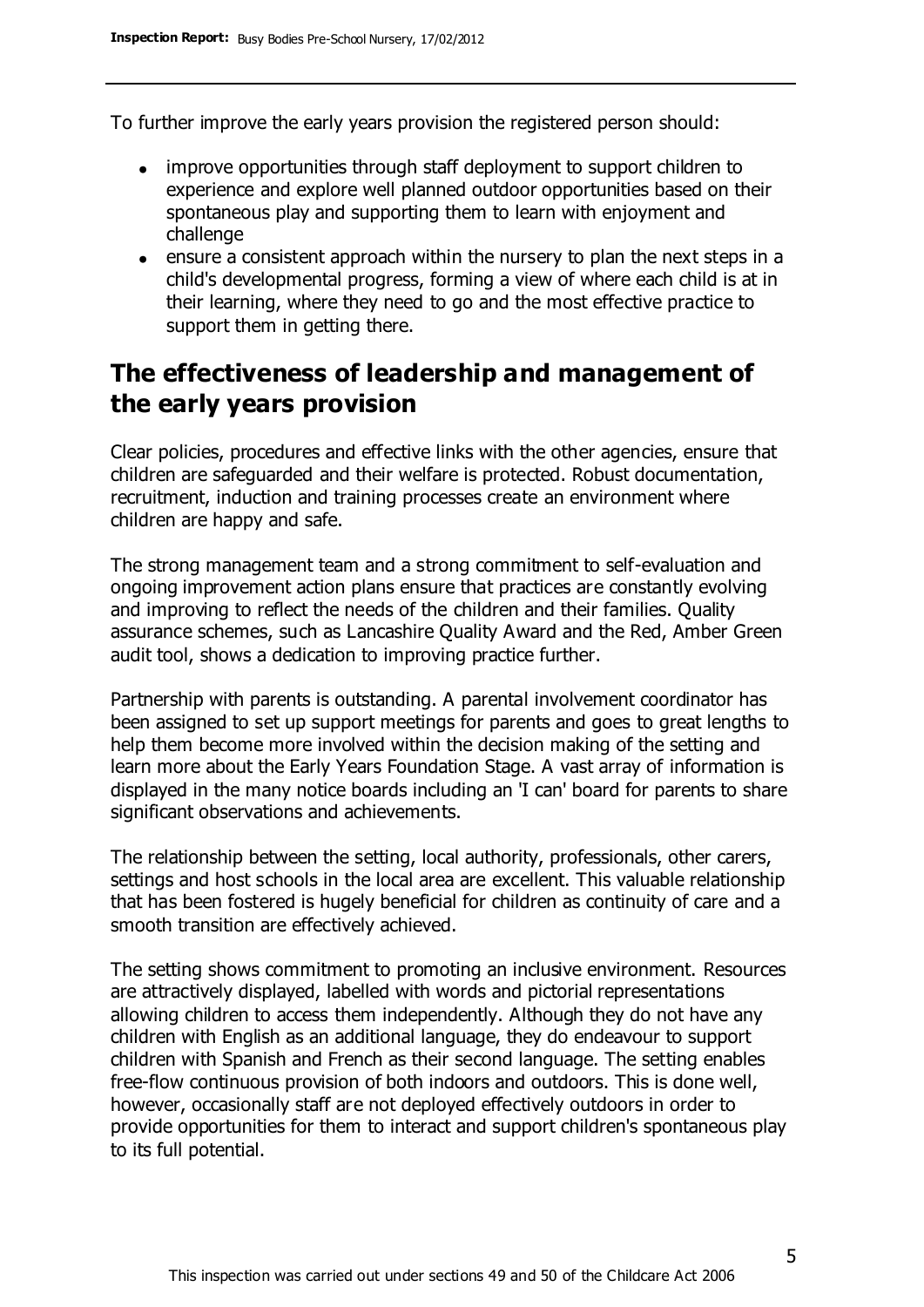### **The quality and standards of the early years provision and outcomes for children**

Staff have a secure knowledge and understanding of the Early Years Foundation Stage and employ an effective key worker system to support children to achieve good outcomes. They adopt a regular systematic approach to observe the younger children which informs their planning and the deputy monitors the older children through an effective tracker system against the early learning goals. Children are clearly making good progress from their starting points; however, some learning journals are not consistent in recognising the next steps for their progression. The setting values the children's contributions by displaying examples of children's art work, observations, posters and three dimensional construction models. This creates a purposeful learning environment.

The staff display a family ethos and create a nurturing environment. They develop good communication, language and social skills through circle and reflection times where they talk about what they have done at home and enjoyed playing with during the session. Children are well behaved and achieve awards for helping at the end of each session, encouraging them to respond effectively to guidance and instruction.

Children are beginning to develop an understanding of the wider world through participating in celebrations and accessing a sound range of resources that reflect positive images of different cultures, languages ethnicities, genders and disabilities. This develops their understanding of other communities and enriches children's understanding of communication. Children make good use of recycled materials and activities which enables them to contribute to the environment and their learning.

Children develop physical control during daily outdoor and indoor activities. Staff support them to manoeuvre wheeled toys and scooters around obstacles. Younger children have access to age-appropriate indoor physical play equipment to help them develop their physical skills, such as climbing stairs and balancing.

Children have good opportunities to explore different textures and sensory materials. They have opportunities to develop pre-writing skills in the construction area, make patterns with sand, experiment with water, manipulate 'gloop' and mould play dough. Staff make good use of the practical activities to support children's understanding of numbers, colours, shapes and weight. Children use their imagination well when baking in the domestic role play and dressing up in pirate attire. They enjoy developing their information technology skills with the computer, programmable toys, camera and they have access to talking pens and books.

Children are developing a desire to become increasingly independent in their personal care. Children are offered free-flow snack, water and choices for meals, which they can choose at home with their parents before the session or during the session at circle time. Staff use this opportunity to teach them the benefits of a healthy diet through discussion, picture texts and activities. This contributes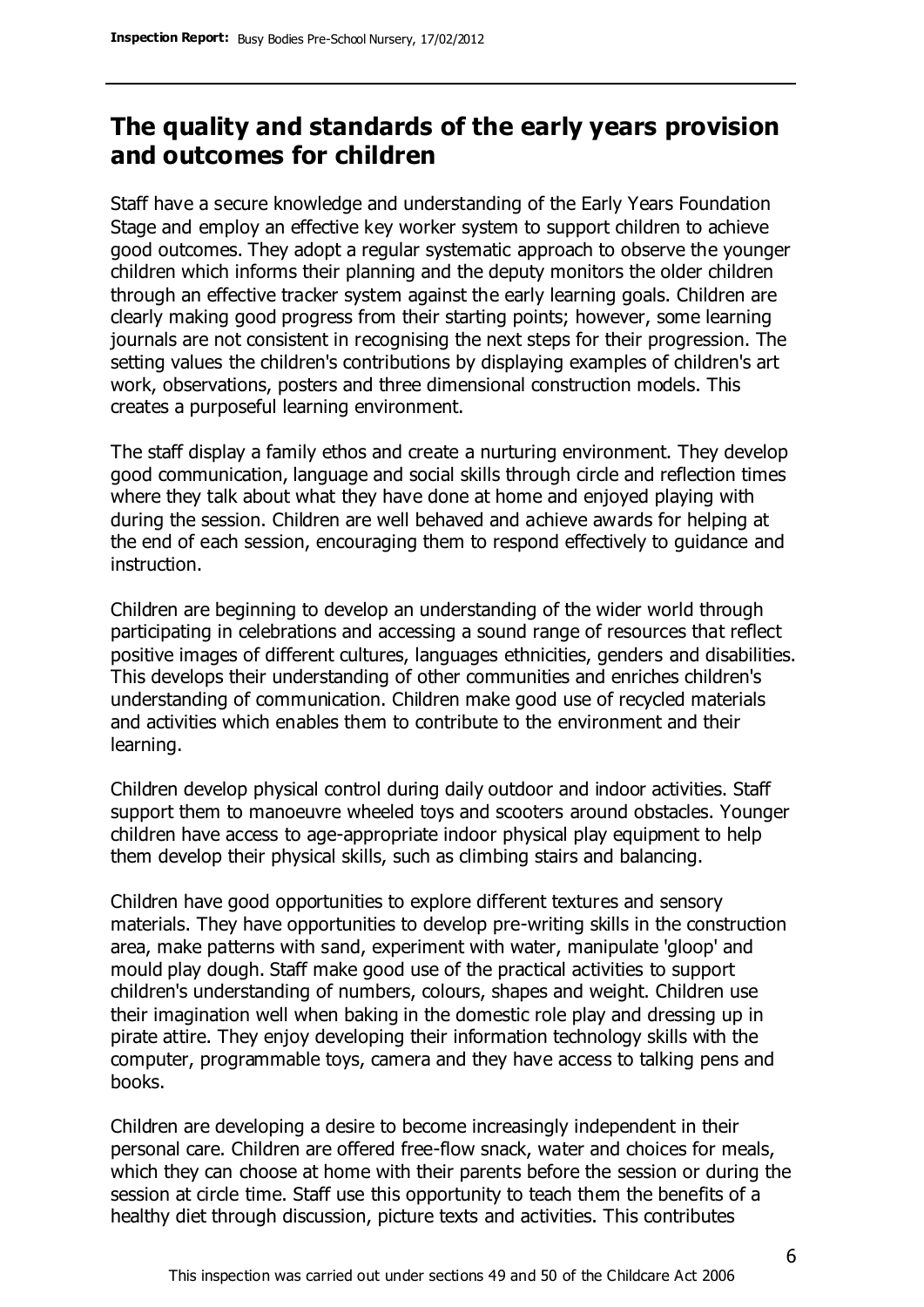successfully to a healthy lifestyle.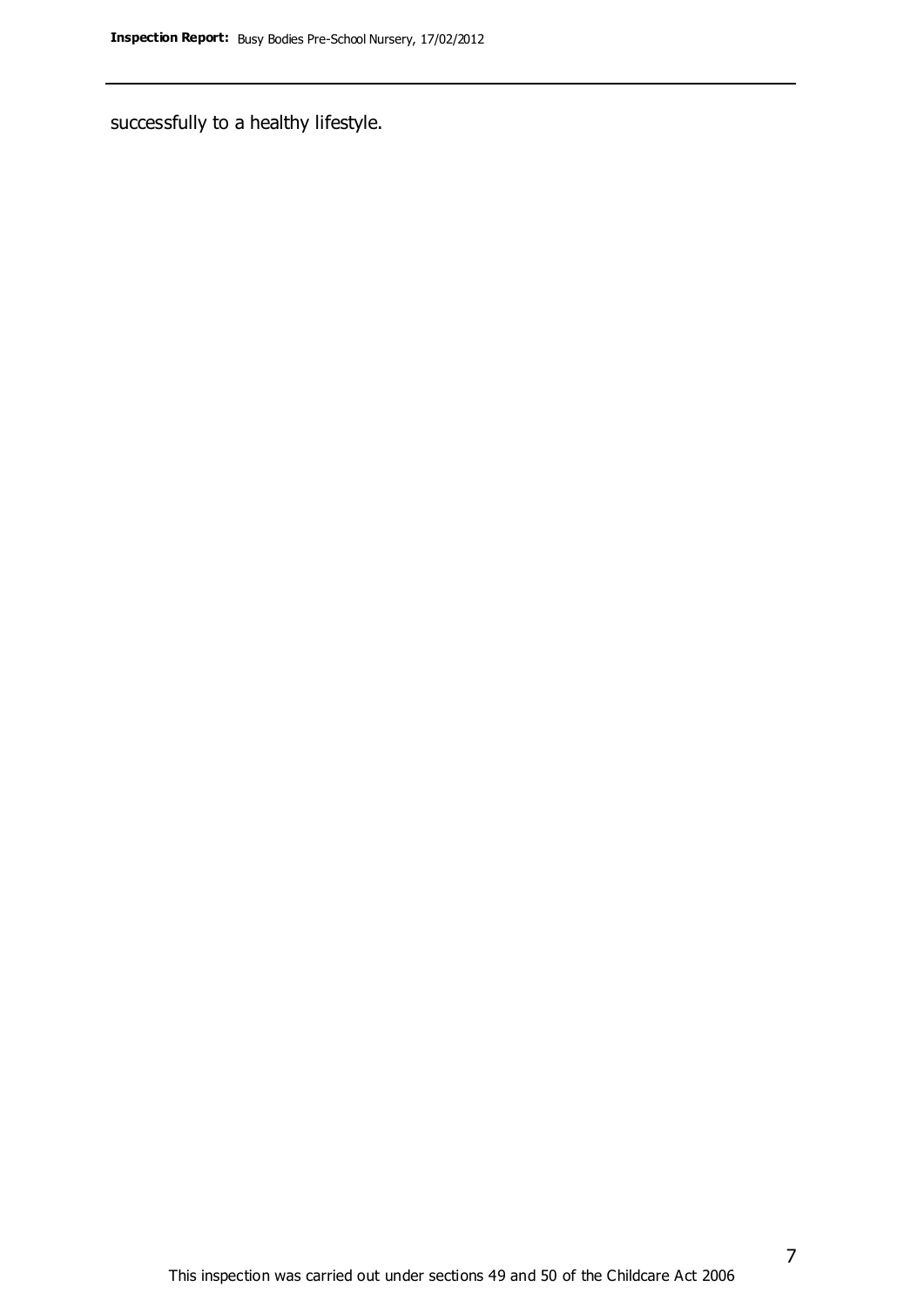### **Annex A: record of inspection judgements**

#### **The key inspection judgements and what they mean**

Grade 1 is Outstanding: this aspect of the provision is of exceptionally high quality Grade 2 is Good: this aspect of the provision is strong Grade 3 is Satisfactory: this aspect of the provision is sound Grade 4 is Inadequate: this aspect of the provision is not good enough

### **The overall effectiveness of the early years provision**

| How well does the setting meet the needs of the<br>children in the Early Years Foundation Stage? |  |
|--------------------------------------------------------------------------------------------------|--|
| The capacity of the provision to maintain continuous                                             |  |
| improvement                                                                                      |  |

### **The effectiveness of leadership and management of the early years provision**

| The effectiveness of leadership and management of the             |  |
|-------------------------------------------------------------------|--|
| <b>Early Years Foundation Stage</b>                               |  |
| The effectiveness of leadership and management in embedding       |  |
| ambition and driving improvement                                  |  |
| The effectiveness with which the setting deploys resources        |  |
| The effectiveness with which the setting promotes equality and    |  |
| diversity                                                         |  |
| The effectiveness of safeguarding                                 |  |
| The effectiveness of the setting's self-evaluation, including the |  |
| steps taken to promote improvement                                |  |
| The effectiveness of partnerships                                 |  |
| The effectiveness of the setting's engagement with parents and    |  |
| carers                                                            |  |

### **The quality of the provision in the Early Years Foundation Stage**

The quality of the provision in the Early Years Foundation Stage  $\vert$  2

### **Outcomes for children in the Early Years Foundation Stage**

| <b>Outcomes for children in the Early Years Foundation</b>    |  |
|---------------------------------------------------------------|--|
| <b>Stage</b>                                                  |  |
| The extent to which children achieve and enjoy their learning |  |
| The extent to which children feel safe                        |  |
| The extent to which children adopt healthy lifestyles         |  |
| The extent to which children make a positive contribution     |  |
| The extent to which children develop skills for the future    |  |

Any complaints about the inspection or report should be made following the procedures set out in the guidance available from Ofsted's website: www.ofsted.gov.uk